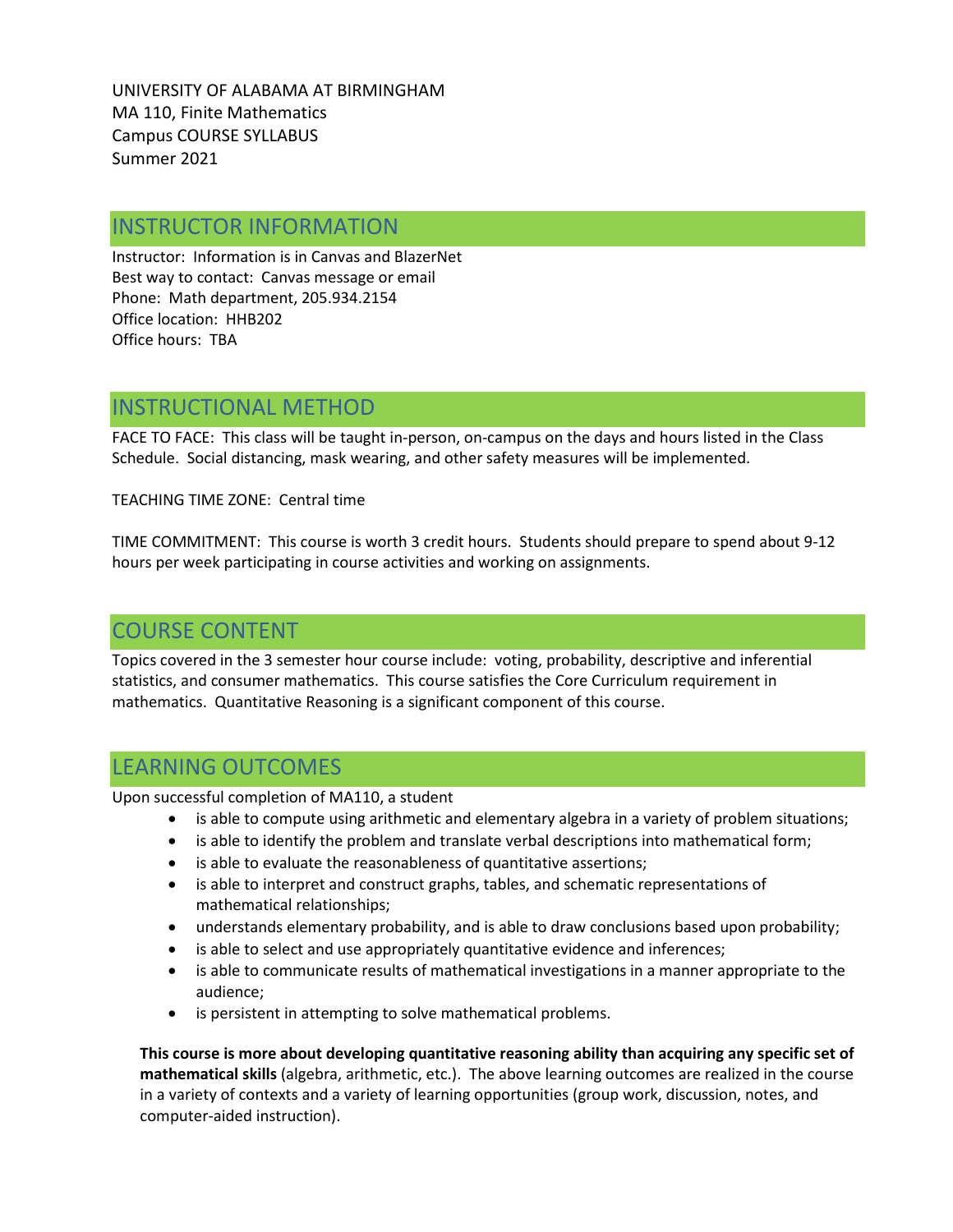NOTE: For Course Syllabi posted prior to the beginning of the term, the Course Instructor reserves the right to make changes prior to or during the term. The Course Instructor will notify students, via email or Canvas Announcement, when changes are made in the requirements and/or grading of the course.

## REQUIRED MATERIALS

## **KNEWTON ALTA ACCESS**

Students are REQUIRED to purchase access to Knewton alta:

- Purchase an access code from UAB Barnes & Noble, or
- Purchase access directly in Canvas.

### • **How to register for Knewton alta:**

- o Log in to Canvas.
- o Work through the Modules in order.
- o When you click on HW1, it will take you to a pre-created account.
- o Click Purchase.
	- Select Plan or Enter Code (purchased from UAB Barnes & Noble)
	- *You may also select Courtesy Access (only good for 14 days).*
	- Note that once Courtesy Access expires, you will no longer have access to your HW and Quizzes.
- o **No extensions of deadlines are given for failure to purchase your REQUIRED access to Knewton.**

### **TEXTBOOK**

There is no textbook required, but instructional materials will be available in Knewton alta (paid access required) and in Canvas.

## **CALCULATOR**

You may use a handheld calculator or your phone's calculator during class, but when you take a TEST in the MLL you may only use the computer calculator (Windows 10).

### **EXCEL**

You may use excel in the MLL when you take a TEST. Free access to excel is available to you through Office 365.

### **EQUIPMENT**

You must have a computer capable of running Canvas and Knewton alta along with reliable, high-speed internet. Otherwise, you must work on assignments in the MLL or in a place where such equipment is available.

**Chrome** is the recommended browser, and Firefox works well.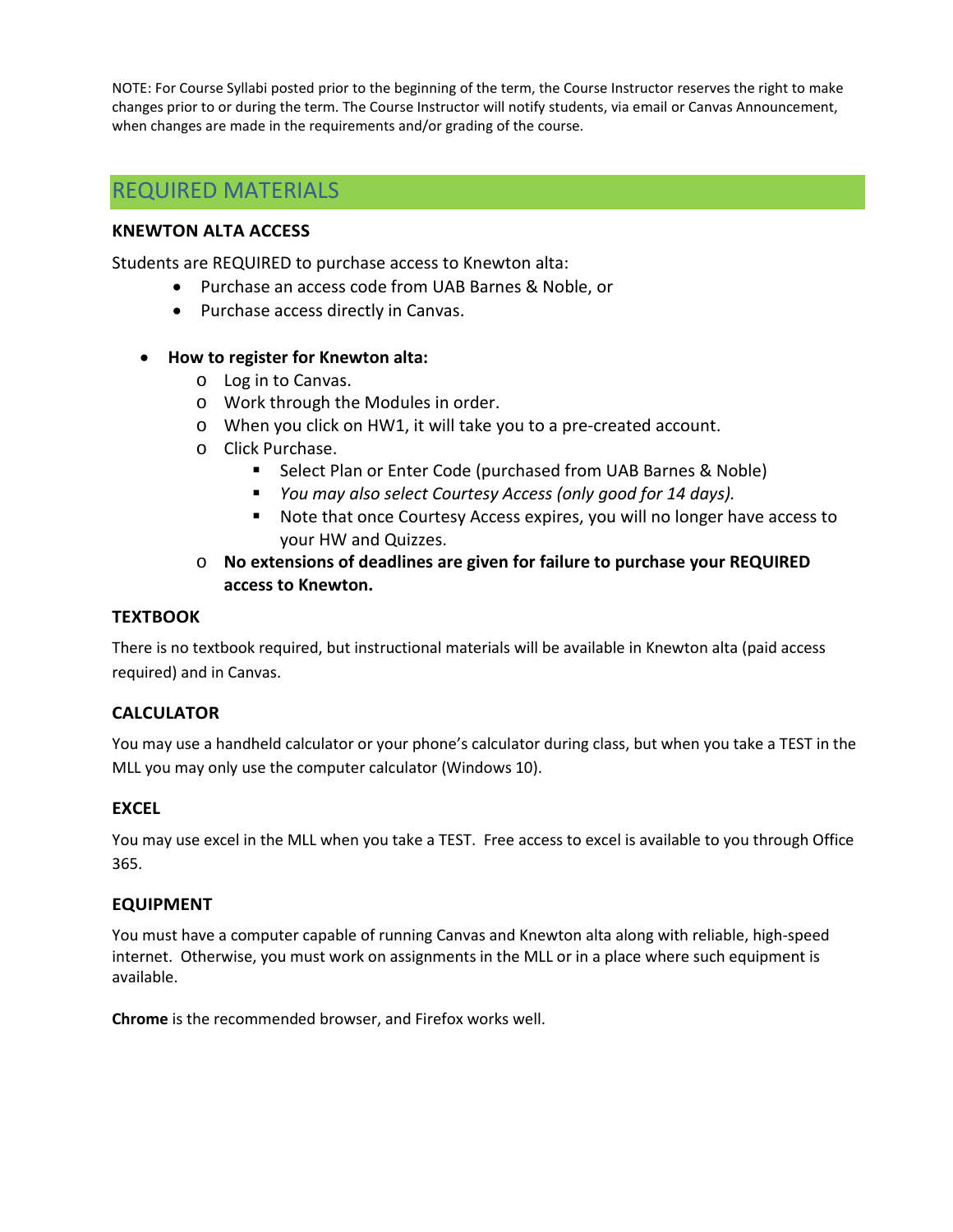# COURSE STRUCTURE

The course content is set up as Modules in the UAB Learning Management System (LMS), CANVAS. Students must work through the Modules IN ORDER and COMPLETE ALL ITEMS. Students participate in discussions and solve problems during class. Problem solutions and explanations are submitted individually. Students work on computer assignments during lab.

# COURSE GRADES

Student grades are based on TOTAL POINTS earned out of 1000 points according to the grading scale below.

**To access total points and overall grade**: Go to Canvas and click on **UAB Grade for MA 110,** or go to [https://secure.cas.uab.edu/mll/db/.](https://secure.cas.uab.edu/mll/db/) The instructor will upload Canvas scores to UAB Grade for MA 110 regularly after deadlines.

| <b>Grade Element</b> | <b>Points</b> | Quantity | <b>Total Points</b> |
|----------------------|---------------|----------|---------------------|
| Honor Code statement | 1             |          |                     |
| Syllabus Quiz        | 6             | 1        | 6                   |
| Class                | q             | 14       | 126                 |
| Lab                  | 1             | 14       | 14                  |
| <b>RQuizzes</b>      |               | 11       | 44                  |
| Homework             | 14            | 11       | 154                 |
| Quizzes              | 5             | 11       | 55                  |
| Tests                | 150           | 4        | 600                 |
| <b>Total points</b>  |               |          | <i><b>1000</b></i>  |
| Bonus                | 10            | 2        | 20                  |

| <b>Points Earned</b> | <b>Course Grade</b> |
|----------------------|---------------------|
| 880-1000             |                     |
| 750-879              |                     |
| 620-749              | r                   |
| 500-619              |                     |
| Below 500            |                     |

## **Reading Quizzes (RQuiz)**

Students must prepare for class by reading the powerpoint and taking an RQuiz. RQuizzes have a 15 minute time limit, and two attempts are allowed. The highest attempt will count. Students may review after the second attempt. No late submissions allowed.

## **Homework (HW)**

One or more Homework assignments is due weekly. HW is adaptive, and guessing is highly discouraged because it will make your HW longer. Students work to earn 100% mastery on HW before the deadline, so they should work on it throughout the week. Instructional materials are available for each question. HW may be completed late within one week for a 50% penalty.

### **Quizzes**

One or more Quizzes are due weekly. Each HW has a Quiz that is due on the same date. Quizzes have a 15 minute time limit, and two attempts are allowed. The highest attempt will count. Students may review their results after the deadline. No late submissions allowed.

### **Tests**

Four tests are taken in the MLL (HHB202) on the scheduled dates during class time. Each Test is worth 150 points and has a 50 minute time limit. Students may review immediately after submission. The only allowed items during testing are the computer calculator (Windows 10), excel, the All Tests formula sheet, and instructor provided scratch paper. Students must bring their One Card for ID and building access, and their phone for DUO authentication to log on to the computer.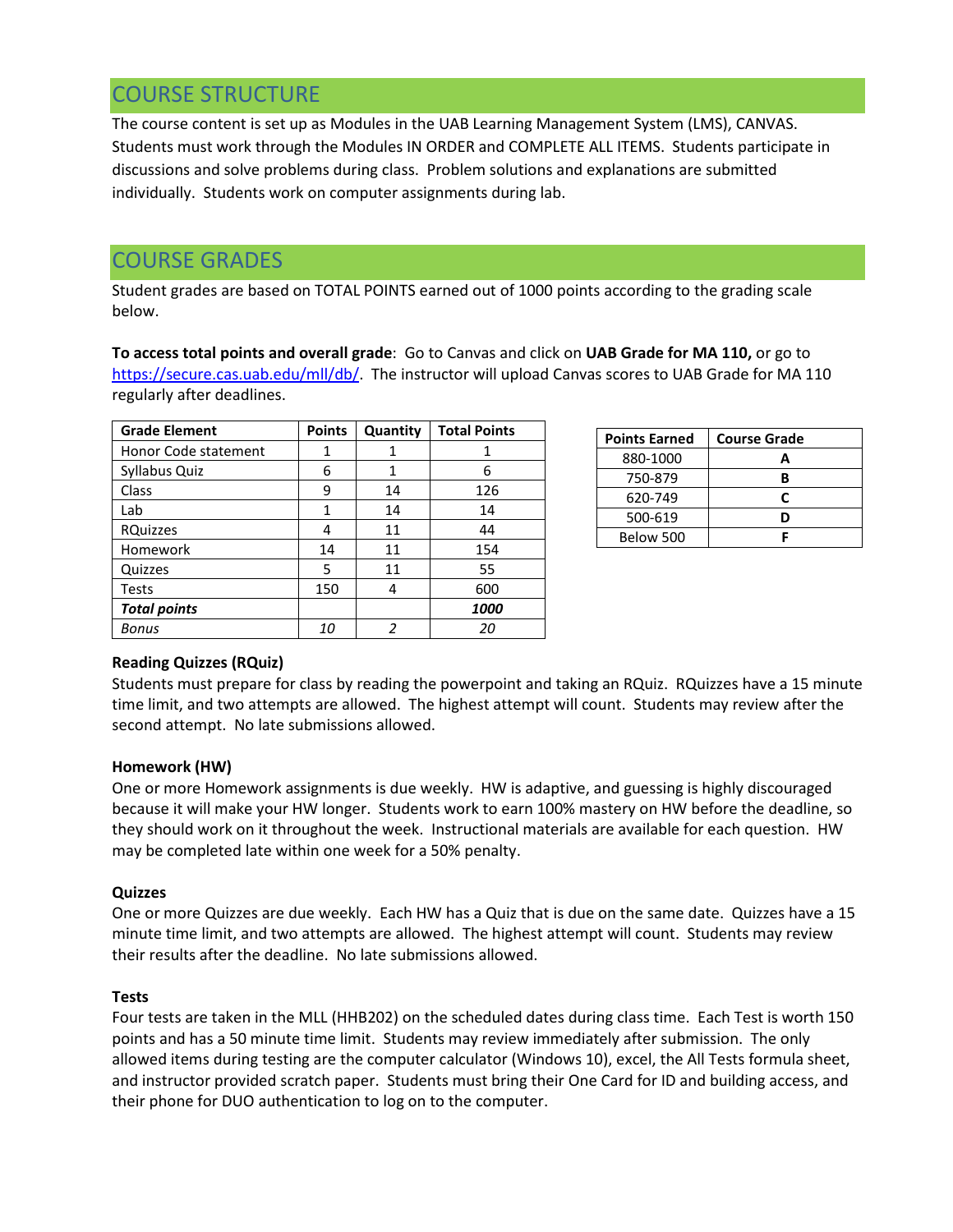# COURSE POLICIES

## **ATTENDANCE/PARTICIPATION POLICY**

**Class/Lab meetings** --- Meetings are scheduled 8-10 on TR except on Test dates. Class and Lab attendance is REQUIRED, and students must be on time. Points will be awarded for participation and activities done in class and lab. Lab meetings take place in the MLL (Math Learning Lab, HHB202).

**Learning activities/assignments** --- Participation in all learning activities and completion of all assignments is REQUIRED, and points will be awarded. Students are expected to

- Work on their assignments throughout the week and IN ADVANCE of deadlines.
- Have a back-up plan in case they have technical issues.

### **EXTENDED ABSENCES**

Attendance is fundamental to course objectives and to the integrity of this course. Courses in the Mathematics Department require a variety of activities that involve interaction with the instructor and/or interaction with other students. Excessive absences and missed assignments seriously jeopardize a student's ability to successfully complete the course. In the event of excessive absences, students should be prepared to officially withdraw from the course. Go to [https://www.uab.edu/students/one](https://www.uab.edu/students/one-stop/classes/add-drop-and-withdrawal-policy)[stop/classes/add-drop-and-withdrawal-policy](https://www.uab.edu/students/one-stop/classes/add-drop-and-withdrawal-policy) to view the UAB Add/Drop and Withdrawal Policy.

### **MAKE-UP WORK POLICY**

In general there is NO makeup for missed assignments; however, HW may be completed late within one week for 50% credit. Students are expected to work throughout the week and IN ADVANCE on their assignments instead of waiting until the deadline day.

If a student misses **one** Test, they may submit a request form to replace the missed grade by taking the Makeup Test. The student **must submit a request form to the math department office in UH4002 no later than 12pm on the last day of classes**. The student will be notified by email about the status of the request. The Makeup Test is a 2 hour cumulative test that covers all material in the course, and it is taken at the scheduled final exam time in HHB202. *Only ONE missed test may be replaced.*

Students who must miss due to **official university competition or performance, jury duty, or required military orders** that are documented to interfere with working in the class must present *official documentation* IN ADVANCE, and MAKE ARRANGEMENTS to complete the missed work IN ADVANCE of the absence. **Before the end of the add/drop perio**d, students must provide their instructor a schedule of anticipated excused absences with a letter explaining the nature of the expected absences from the director of the unit or department sponsoring the activity. If a change in the schedule occurs, students are responsible for providing their instructors with advance written notification from the sponsoring unit or department.

Students should notify the instructor in writing or via email **before the end of the drop/add period** of their intention to be absent for religious observance. The instructor will work to provide reasonable opportunity to complete academic responsibilities as long as that does not interfere with the academic integrity of the course.

Two bonus assignments that are worth up to 10 points each are available to help students make up points for missed class or assignments.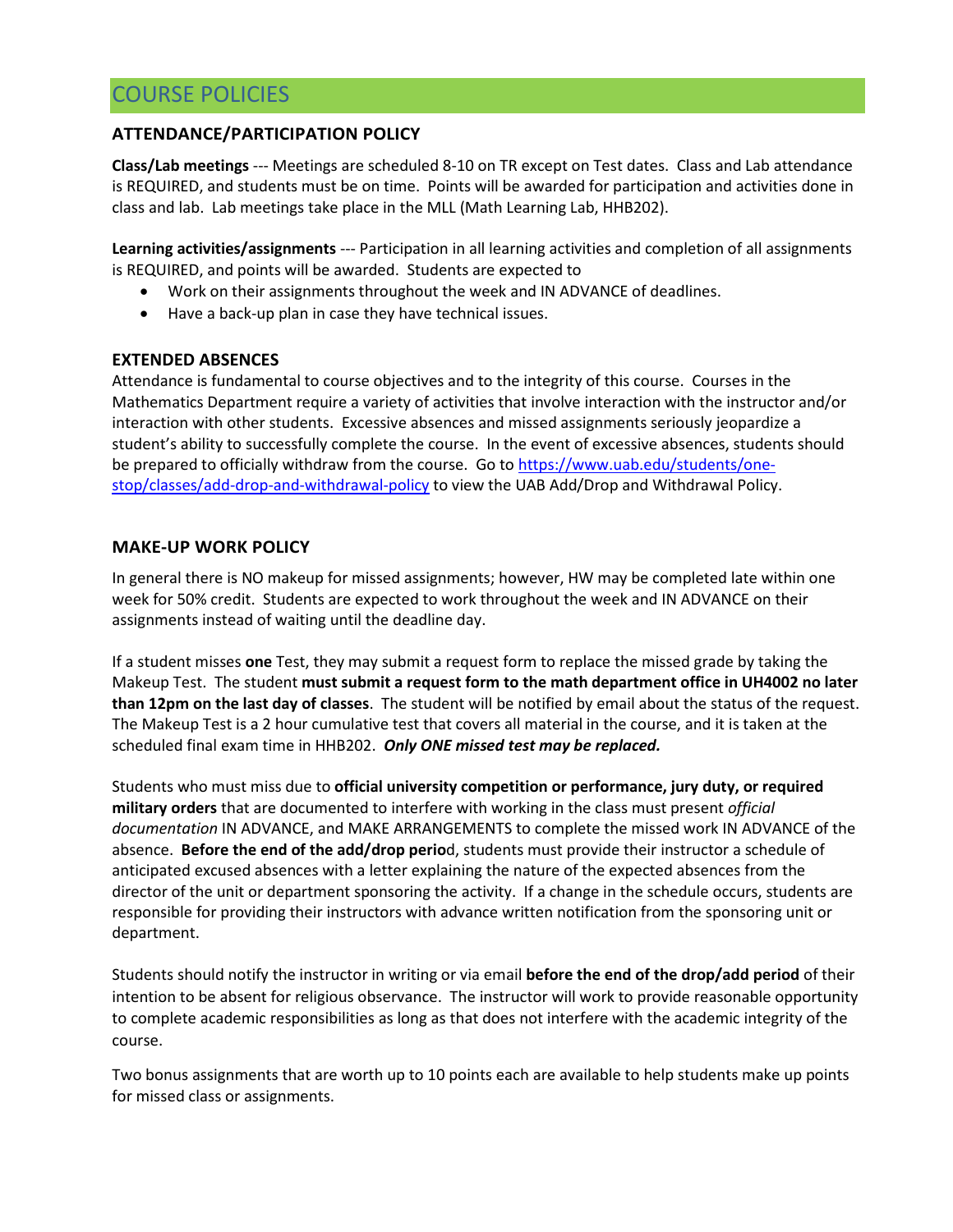## RESOURCES

### **MATH HELP**

**Your instructor** -- You should always **contact your instructor** if you are having difficulty with the material. They can offer suggestions and help.

**Canvas**

- **Powerpoints** for each HW are located in the Modules before each RQuiz and in the Resources Module. They show the learning objectives and provide instruction, which prepares you for the Reading Quiz.
- **All Tests formula sheet** --- This formula sheet may be opened in another window and used during testing. You are encouraged to use and become familiar with the formula sheet while completing your assignments.
- **Media Gallery** --- Instructional YouTube videos will be uploaded there.

**Knewton** (through assignment link in Canvas)

- Each HW question has **More Instruction**, which includes text and videos.
- **Review Center** (available 14 days before each Test).

### **Math Learning Lab (MLL)**

The **[Math Learning Lab](https://www.uab.edu/cas/mathematics/student-resources/math-learning-lab)** (**MLL**) in 202 Heritage Hall offers in person tutoring and Zoom tutoring. Tutors WILL NOT help with graded assignments, solve all of your problems, or work with you for extended periods of time, but they WILL help guide you so that you can complete your work independently. No appointment is necessary. Tutoring is not available during holidays or breaks or final exam week. The last available day for tutoring is the last day of classes.

### **Vulcan Materials Academic Success Center (VMASC)**

The **Vulcan Materials [Academic Success Center \(VMASC\)](https://www.uab.edu/students/academics/student-success)** provides students with a host of free services and resources that include Tutoring and Supplemental Instruction.

## UAB Policies and Resources

### **Add/Drop and Course Withdrawal**

- **Drop/Add**: Deadlines for adding, dropping, or withdrawing from a course and for paying tuition are published in the [Academic Calendar](https://www.uab.edu/students/academics/academic-calendar) available online. Review the Institutional Refund [Policy](https://www.uab.edu/students/one-stop/policies/institutional-refund-policy) for information on refunds for dropped courses.
- **Withdrawal**: To avoid academic penalty, a student must withdraw from a course by the withdrawal deadline shown in the academic calendar and receive a grade of W (withdrawn). Failure to attend class does not constitute a formal drop or withdrawal.

### **UAB United: Safe Entry to Campus**

- Please go to the [UAB United website](https://www.uab.edu/uabunited/students) for guidance and resources related to our safe entry to campus in Summer 2021, including information on:
	- **[Testing](https://www.uab.edu/uabunited/students/testing)**
	- [Academic resources](https://www.uab.edu/uabunited/students/academics) and in-depth information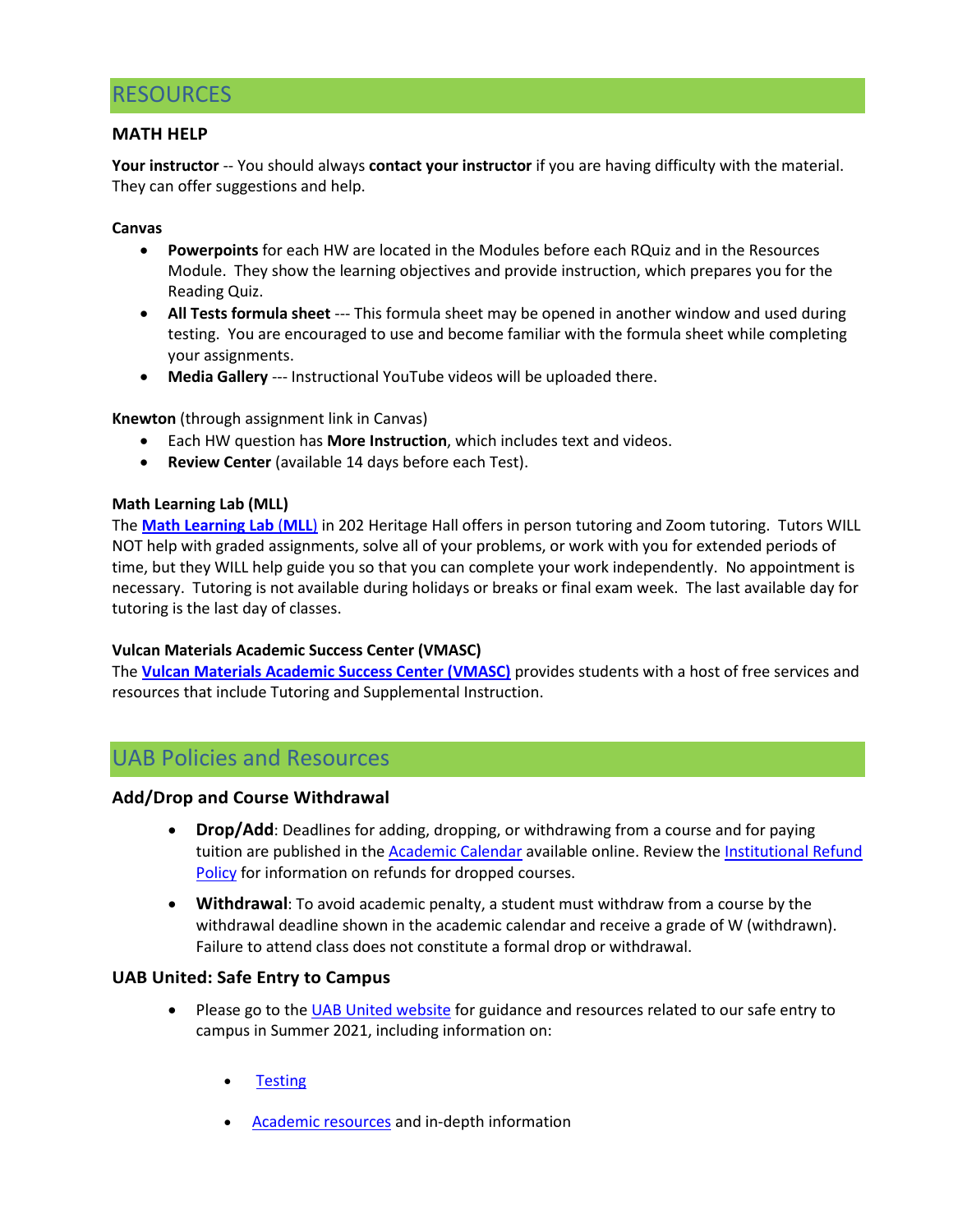- [Student Affairs resources](https://www.uab.edu/uabunited/students/student-affairs) to support all students (housing, dining, extracurricular activities, parking, etc.)
- [Health and safety resources and recommendations](https://www.uab.edu/uabunited/students/health-safety) for on and off-campus
- Information for [graduate students,](https://www.uab.edu/graduate/about/graduate-school-covid-19-updates) [School of Medicine students,](https://www.uab.edu/medicine/home/covid-19-updates) [Post-](https://www.uab.edu/postdocs/covid-19)[Docs](https://www.uab.edu/postdocs/covid-19) and [International Students](https://www.uab.edu/global/about/programs-services/isss/faqs-concerning-recent-sevp-guidance-and-covid-19-planning)

All students should use the [Student COVID-19 Entry Checklist](https://www.uab.edu/uabunited/entry-checklists#student-checklist) to see what they have to do in order to enter the campus safely. **Non-compliance with the required items will result in students not being able to remain on campus or participate in any in-person classes, meetings, jobs, extracurricular activities, and events.**

## **Misconduct**

The University of Alabama at Birmingham expects all members of its academic community to function according to the highest ethical and professional standards. Students, faculty, and the administration of the institution must be involved to ensure this quality of academic conduct. Review the Academic Honor Code and Non-Academic Student Code of Conduct linked below.

- **[Academic Honor Code](http://www.uab.edu/students/one-stop/policies/academic-honor-code)**
- [Non-Academic Student Code of Conduct](http://www.uab.edu/studentconduct)

## **DSS Accessibility Statement**

**Accessible Learning:** UAB is committed to providing an accessible learning experience for all students. If you are a student with a disability that qualifies under Americans with Disabilities Act (ADA) and Section 504 of the Rehabilitation Act, and you require accommodations, please contact Disability Support Services for information on accommodations, registration and procedures. Requests for reasonable accommodations involve an interactive process and consist of a collaborative effort among the student, DSS, faculty and staff. If you are registered with Disability Support Services, please contact DSS to discuss accommodations that may be necessary in this course. If you have a disability but have not contacted Disability Support Services, please call (205) **934-4205**, visit [their website,](http://www.uab.edu/dss) or go to their office located in Hill Student Center Suite 409.

**COVID-19 Adjustments for Students**: Attendance is required in MA 110. Students concerned about their attendance as a result of COVID-19 should register with Disability Support Services.

UAB Disability Support Services (DSS) has established a process for UAB students to request temporary adjustments based on the impact of COVID-19. The process is similar to the traditional DSS registration procedures for accommodations based on disability. However, these requests will be referred to as "COVID-19 Related Temporary Adjustments". On the DSS website, there is a section (next to the traditional DSS application process) titled "Request COVID-19 Temporary Adjustments" where students can read the process and click to complete an application.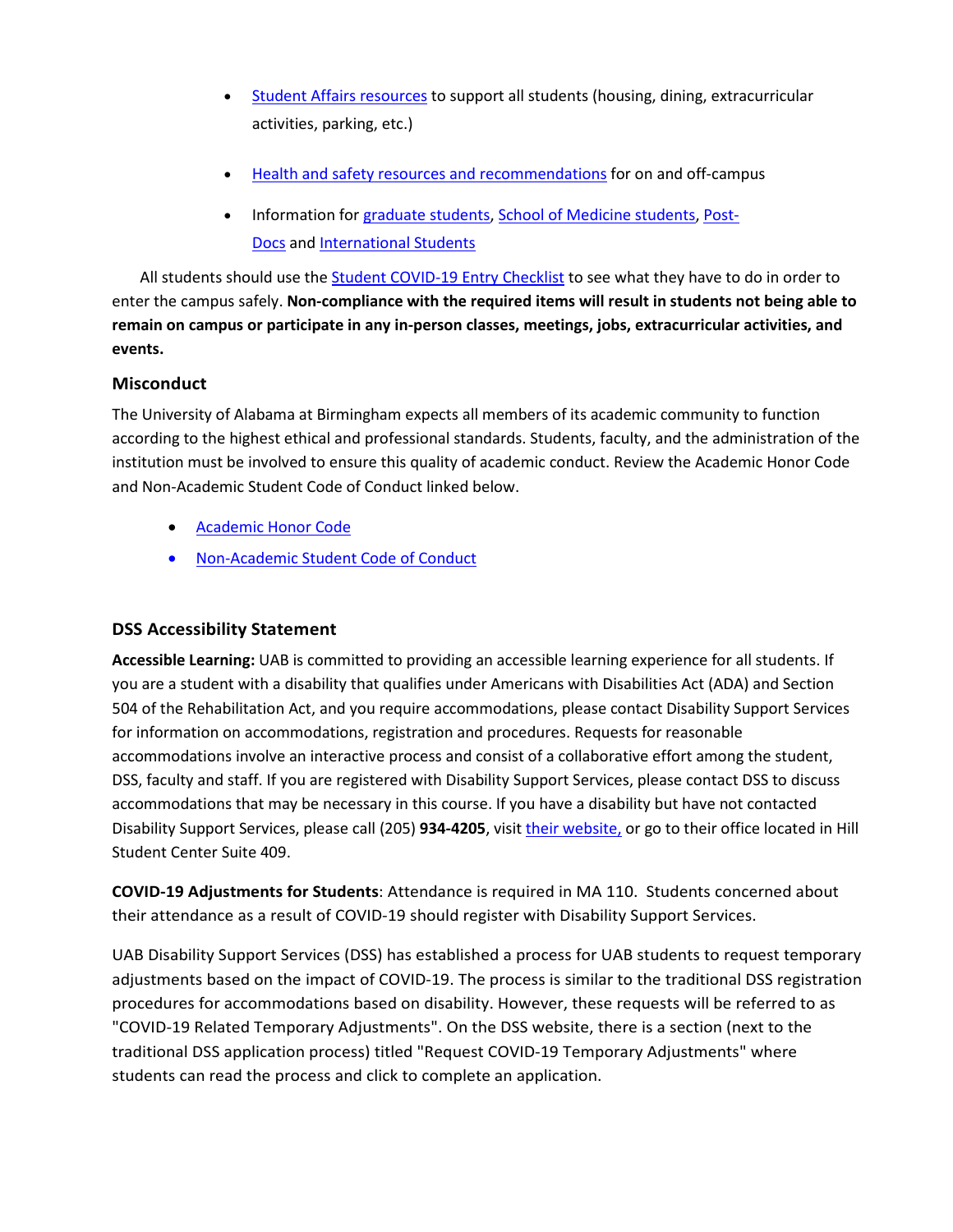Any questions regarding this process should be referred directly to dss@uab.edu. For qualifying students, DSS staff will create a Notification of Temporary Adjustment Letter (PDF format). Students will share this letter, as needed, with instructors to request adjustments.

## **Title IX Statement:**

The University of Alabama at Birmingham is committed to providing an environment that is free from sexual misconduct, which includes gender-based assault, harassment, exploitation, dating and domestic violence, stalking, as well as discrimination based on sex, sexual orientation, gender identity, and gender expression. If you have experienced any of the aforementioned conduct we encourage you to report the incident. UAB provides several avenues for reporting. For more information about Title IX, policy, reporting, protections, resources and supports, please visit [UAB Title IX webpage](http://www.uab.edu/titleix) for UAB's Title IX, UAB's Equal Opportunity, Anti-Harassment, Duty to Report, and Non-Retaliation policies.

## **Mandatory Masks and Social Distancing Requirements:**

In accordance with CDC guidelines and for the health and wellbeing of all faculty, staff and students. Students, faculty and staff are required to wear cloth face coverings or face masks at all times and maintain social distancing (6 feet between individuals in traditional classrooms, or, in instructional laboratories and similar settings) while on the UAB campus. Instructors have the right to ask those who are not complying with these requirements to leave class in the interest of everyone's health and safety. In the event that a student refuses to comply with these requirements, the instructor has the right to cancel class.

Additionally, following other simple practices will promote good health in and out of the classroom, such as frequent and thorough hand washing, wiping down desks and seats with disinfectant wipes whenever possible, not sharing personal items such as pens and cell phones, and avoiding crowded areas and other enclosed spaces.

The UAB Blazer community views the adoption of these mandatory guidelines as a mark of good citizenship and respectful care of fellow classmates, faculty, and staff. Please visit the [UAB United website](https://www.uab.edu/uabunited/students) for further information.

Food may not be consumed during class times in classrooms, but bottled water is permissible.

## **GuideSafe Event Passport Class Requirement (subject to change):**

Faculty are required to verify all students who are present for in-person instruction have a current Event Passport.

The COVID-19 pandemic is an extraordinary situation requiring significant measures to create a safe educational community. UAB is using GuideSafe™ Event Passport to facilitate access to classrooms, meetings, events, or facilities having ten or more people. Attendees, including faculty, staff, and students, will complete **[UAB Healthcheck](https://www.uab.edu/uabunited/uab-healthcheck)**, a COVID-19 assessment tool, prior to entering their event. An Event Passport is issued based factors from your daily risk level as assigned by the UAB Healthcheck. After you have completed Healthcheck, press the "Passport" button to get your passport. This passport is good for 24 hours. Remember your passport number to access your passport later in the day. Each user is assigned a unique passport number indicating their status for the upcoming event that will show a "Clear" (Green) screen or "Not Clear" (Red) screen. After the 24-hour passport has expired, you will need to complete